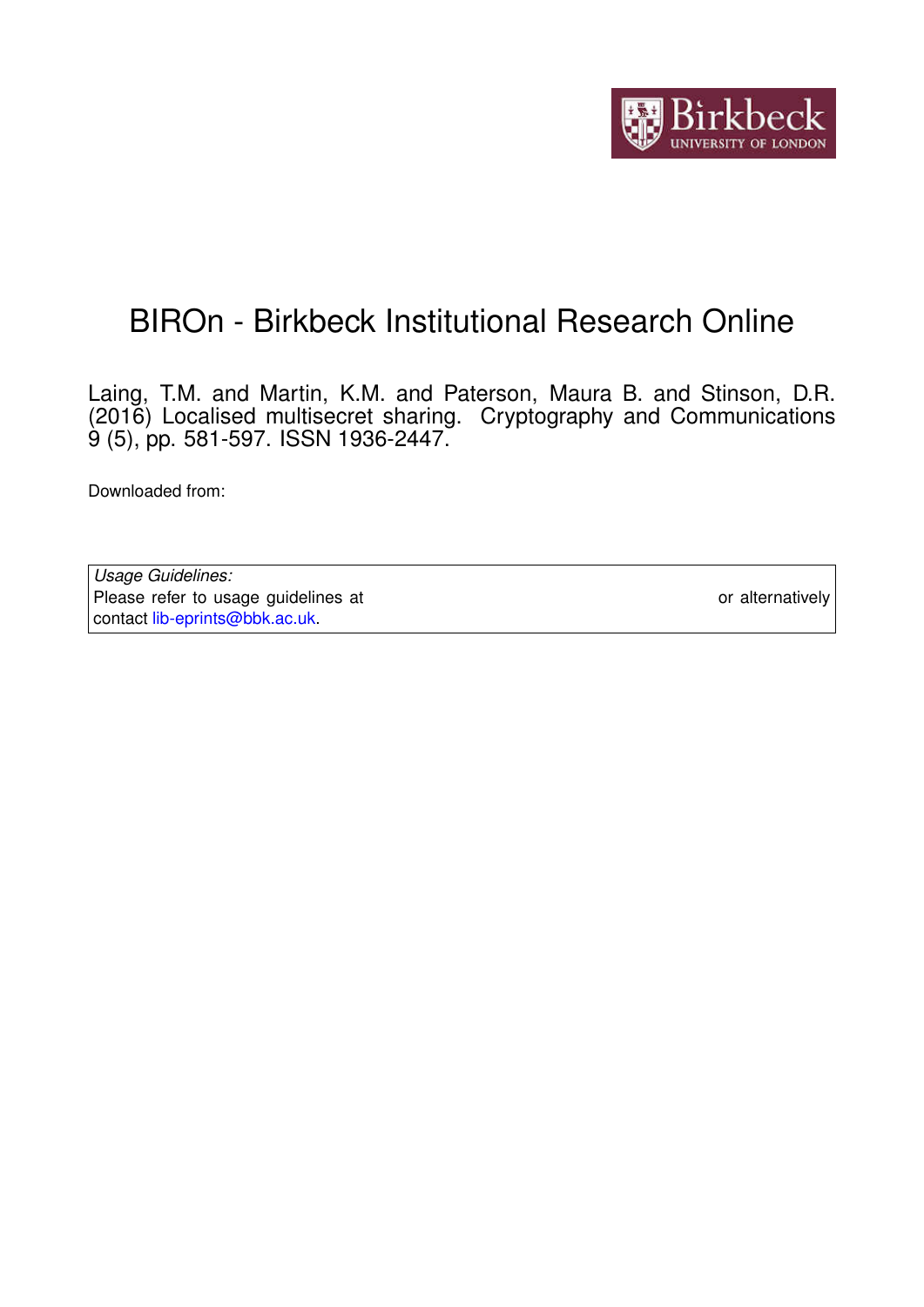# Localised Multisecret Sharing

| Thalia M. Laing                        | Keith M. Martin,                              |  |  |
|----------------------------------------|-----------------------------------------------|--|--|
| Thalia.Laing.2012@live.rhul.ac.uk      | keith.martin@rhul.ac.uk                       |  |  |
| Information Security Group,            |                                               |  |  |
|                                        | Royal Holloway, University of London,         |  |  |
| Egham, Surrey, TW20 0EX, UK.           |                                               |  |  |
| Maura B. Paterson,                     | Douglas R. Stinson,*                          |  |  |
| m.paterson@bbk.ac.uk                   | dstinson@uwaterloo.ca                         |  |  |
| Economics, Mathematics and Statistics, | David R. Cheriton School of Computer Science, |  |  |
| Birkbeck, University of London,        | University of Waterloo,                       |  |  |
| Malet Street, London WC1E 7HX, UK.     | Waterloo, Ontario, Canada N2L 3G1.            |  |  |
|                                        |                                               |  |  |

September 22, 2015

#### Abstract

A localised multisecret sharing scheme is a multisecret sharing scheme for an ordered set of players in which players in the smallest sets who are authorised to access secrets are close together in the underlying ordering. We define threshold versions of localised multisecret sharing schemes, we provide lower bounds on the share size of perfect localised multisecret sharing schemes in an information theoretic setting, and we give explicit constructions of schemes to show that these bounds are tight. We then analyse a range of approaches to relaxing the model that provide trade-offs between the share size and the level of security guarantees provided by the scheme, in order to permit the construction of schemes with smaller shares. We show how these techniques can be used in the context of an application to key distribution for RFID-based supply-chain management motivated by the proposal of Juels, Pappu and Parno from USENIX 2008.

### 1 Introduction

A secret sharing scheme is a means of distributing some information (shares) to a set of players so that authorised subsets of players can recover a unique secret, whereas the shares belonging to unauthorised subsets do not reveal any information about the secret. For example, a  $(t; n)$ threshold scheme involves a set of  $n$  players, with the authorised subsets being all sets of  $t$  or more players and the unauthorised subsets being all sets of  $t-1$  or fewer players. Such schemes were proposed independently by Blakley and Shamir in 1979 [2, 18]. More generally, given a set U of players we can define an *access structure*  $\Gamma$  to be the collection of all authorised subsets of U, with all other subsets of U being unauthorised. We require  $\Gamma$  to be *monotone*, in the sense that for  $A, B \subseteq \mathcal{U}$  with  $A \subseteq B$  then if  $A \in \Gamma$  we have  $B \in \Gamma$  also. A multisecret sharing scheme is a generalisation of secret sharing in which several secrets are shared according to different access structures on the same set of participants [3, 4, 7, 9, 14]. In this paper we consider a

<sup>∗</sup>D.R. Stinson's research is supported by NSERC discovery grant 203114-11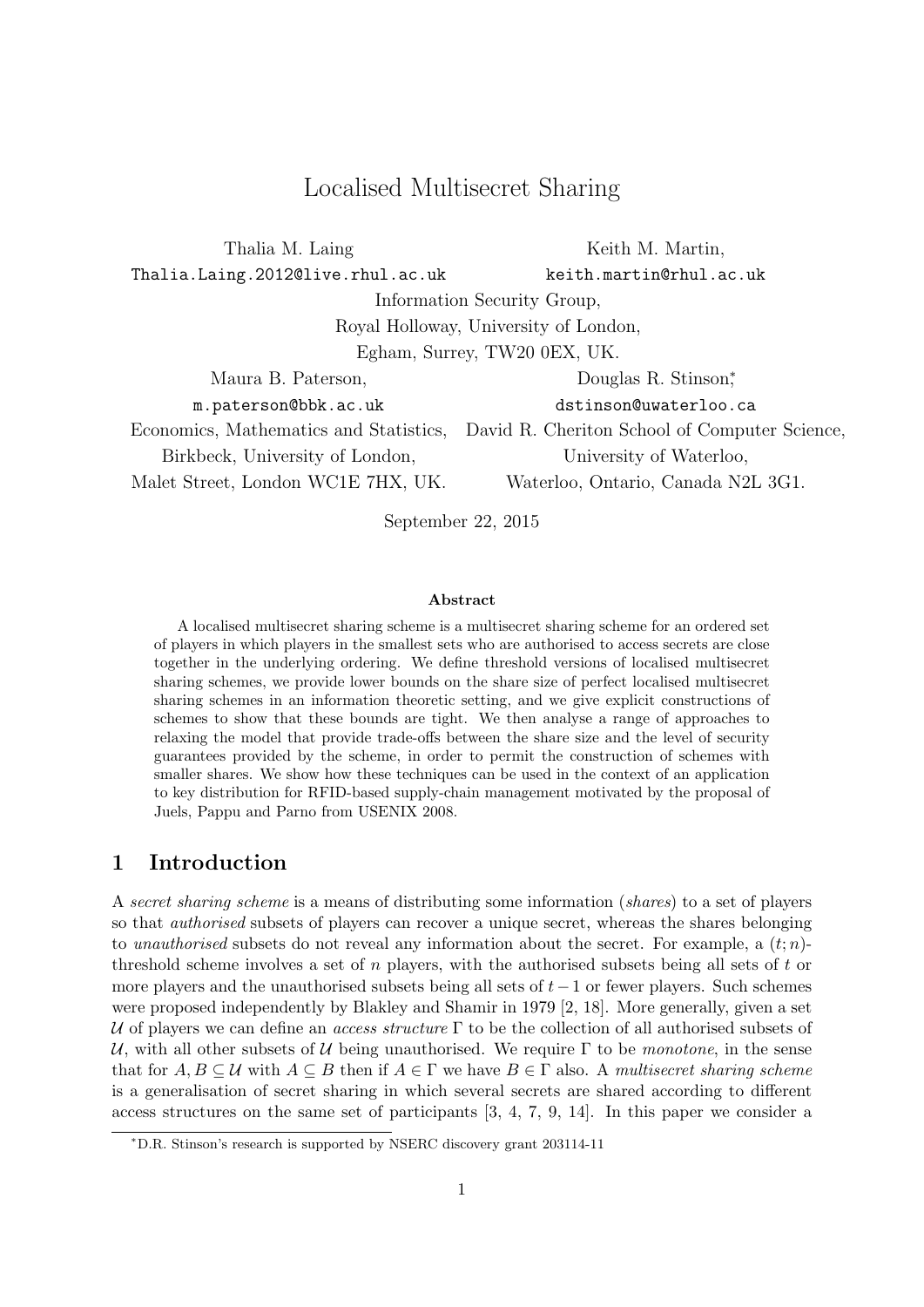specific class of multisecret sharing schemes that are suited to an application in RFID security proposed by Juels, Pappu and Parno in USENIX 2008 [10]. We motivate the definition of these schemes initially through the following toy example:

**Scenario 1** (Distributed signing key for a committee with changing membership). A learned society is lead by a committee with seven members. The members each serve a seven year term on the committee; each year one member leaves the committee and a new member is elected to replace them. Every year the society holds a conference in a different city and committee meetings occur at these conferences. A meeting is deemed quorate as long as at least three committee members are present.

The society wishes to distribute a signing key among the committee members that allows them to sign the reports of their meetings at which at least three members are present. The key will need to change each year to reflect the changed membership of the committee. However they wish to avoid the need to change the members' shares, since the shares are handed out at the committee meetings, but not every member attends each meeting. Furthermore, the shares belonging to any members who have left the committee should not reveal any information about the current value of the committee's signing key.

The requirements of Scenario 1 lead us to the following definition:

**Definition 1.1** (Localised threshold multisecret sharing scheme). Let  $\mathcal{U} = u_0, u_1, u_2, \ldots$  be an ordered set of players. A window of length  $n$  consists of a set of  $n$  consecutive players, and we denote by  $W_i$  the window  $\{u_i, u_{i+1}, \ldots, u_{i+n-1}\}$ . To each window  $W_i$  we assign a secret  $k_i$  from some finite secret space K. Let S be a finite set of *shares*. A scheme that associates a share  $s_i \in S$  to each player  $u_i$  is a localised multisecret sharing scheme with window length n and threshold t (denoted  $(t; n)$ -LMSS) if it satisfies the following properties:

- for any  $i = 0, 1, 2, \ldots$  the set of shares associated with the players in a set  $U \subseteq \mathcal{U}$  allow the secret  $k_i$  to be recovered uniquely whenever  $|U \cap W_i| \geq t$ ;
- for any  $i = 0, 1, 2, \ldots$  if  $U \subseteq \mathcal{U}$  is a set of players with the property that  $|U \cap W_i| < t$  then the shares associated with the players in  $U$  reveal no information about  $k_i$ .

Example 1.1. The use of a (3; 7)-LMSS to distribute their signing keys would allow the committee in Scenario 1 to satisfy their requirements: the first seven committee members are the players  $u_0, u_1, \ldots, u_6$ , and the remaining committee members are ordered by the year in which they join the committee. Each player  $u_i$  is given a share  $s_i$ . As illustrated in Figure 1, window



Figure 1: Depiction of window  $W_2$  in a  $(3, 7)$ -LMSS.

 $W_2$  contains players  $u_2, u_3, u_4, u_5, u_6, u_7$  and  $u_8$ , which correspond to the members who are in the committee during year 2. Any three or more of these members can combine their shares to recover the signing key  $k_2$  for year 2. For example, the set of members  $\{u_3, u_6, u_8\}$  is an authorised set for year 2, so shares  $s_3$ ,  $s_6$  and  $s_8$  can be used to reconstruct  $k_2$ . On the other hand, the set  $\{u_7, u_8, u_9, u_{10}\}$  only contains two members from within window  $W_2$  and hence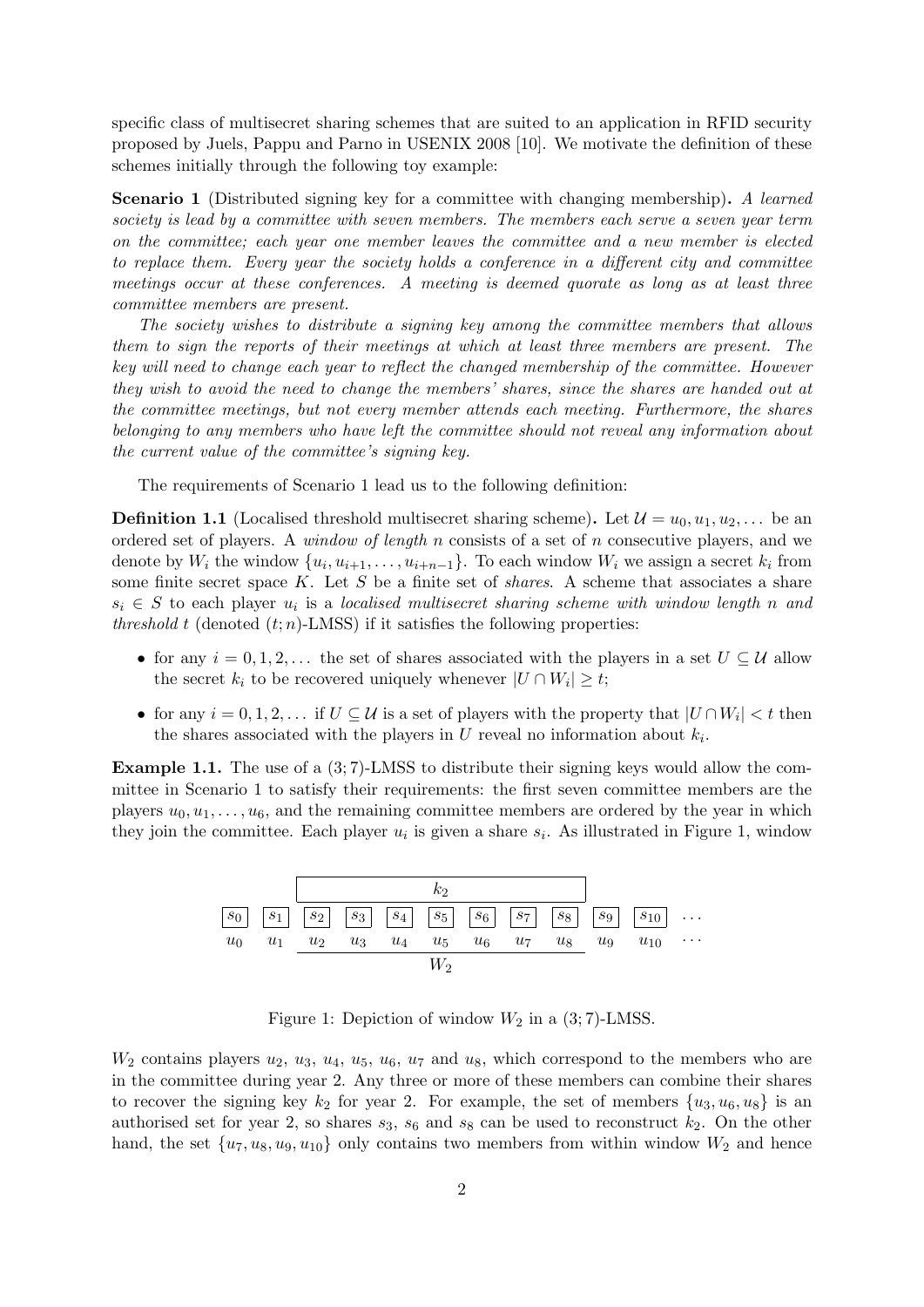the set of shares  $\{s_7, s_8, s_9, s_{10}\}$  do not reveal any information about  $k_2$ . (They would, however, allow  $k_3$ ,  $k_4$ ,  $k_5$ ,  $k_6$ ,  $k_7$  or  $k_8$  to be recovered.)

The key feature of an LMSS is the fact that the set of players is ordered and every minimal authorised set of players is contained within a window of  $n$  consecutive players for some  $n$ . The aim of this paper is to analyse the security of such schemes and provide efficient techniques for their construction. In Section 2 of this paper we provide some necessary background details on secret sharing and multisecret sharing. In Section 3 we provide theoretical results on the security properties of LMSS including bounds on the share sizes, and give constructions of schemes that meet these bounds. In Section 4 we explore how the definition of a LMSS can be relaxed in order to permit schemes with smaller share sizes, and in Section 5 we show how these ideas can be applied in a natural way in designing a scheme suitable for an application in RFID-based supply chain management motivated by a proposal of Juels, Pappu and Parno [10].

## 2 Background

Here we summarise some results and techniques from the literature that we use later in this paper.

#### 2.1 Secret Sharing

The earliest proposed examples of secret sharing schemes were for  $(t; n)$ -threshold schemes. The following construction is due to Shamir and yields a  $(t; n)$ -threshold scheme for any positive integers  $t, n$  with  $t \leq n$ :

**Construction 1** (Shamir's Secret Sharing Scheme [18]). Let U be a set of n players, and let  $p > n$  be a prime. For a given secret  $k \in \mathbb{Z}_p$ , select  $t - 1$  further values  $r_1, r_2, r_{t-1}$  uniformly at random from  $\mathbb{Z}_p$ , and let  $f \in \mathbb{Z}_p[x]$  be the polynomial defined by

$$
f(x) = r_{t-1}x^{t-1} + r_{t-2}x^{t-2} + \dots + r_1x + k.
$$

We identify each player with a unique nonzero element of  $\mathbb{Z}_p$ , and to player i we assign the share  $f(i)$ .

Any set of t or more players can perform polynomial interpolation on their shares in order to recover the polynomial f and hence determine the secret k. However, for any set of  $t-1$  or fewer players, and for any element  $k' \in \mathbb{Z}_p$ , there exists a polynomial of degree at most  $t-1$ consistent with their shares and having constant term  $k'$ . Thus the shares of an unauthorised set of players yield no information about the true value of  $k$ . Note that it is possible to replace  $\mathbb{Z}_p$  by the finite field GF(q) for any prime power  $q > n$ , and that a slight adjustment can make the scheme work for  $q \geq n$ .

The properties of secret sharing schemes are often described using information theoretic notation. Let **K** denote the discrete random variable corresponding to the choice of secret, and let A denote the discrete random variable corresponding to the set of shares given to the players in the set  $A \subseteq U$ . For a secret sharing scheme with access structure  $\Gamma$  we require  $H(K | A) = 0$ for any authorised set  $A \in \Gamma$ , and  $H(K | B) = H(K)$  for any unauthorised set  $B \notin \Gamma$ . A secret sharing scheme satisfying the second of these properties is said to be *perfect*; Shamir's secret sharing scheme is an example of a perfect scheme. It is well known that for any perfect secret sharing scheme, then  $H(S_i) \geq H(K)$ , where  $S_i$  is the discrete random variable corresponding to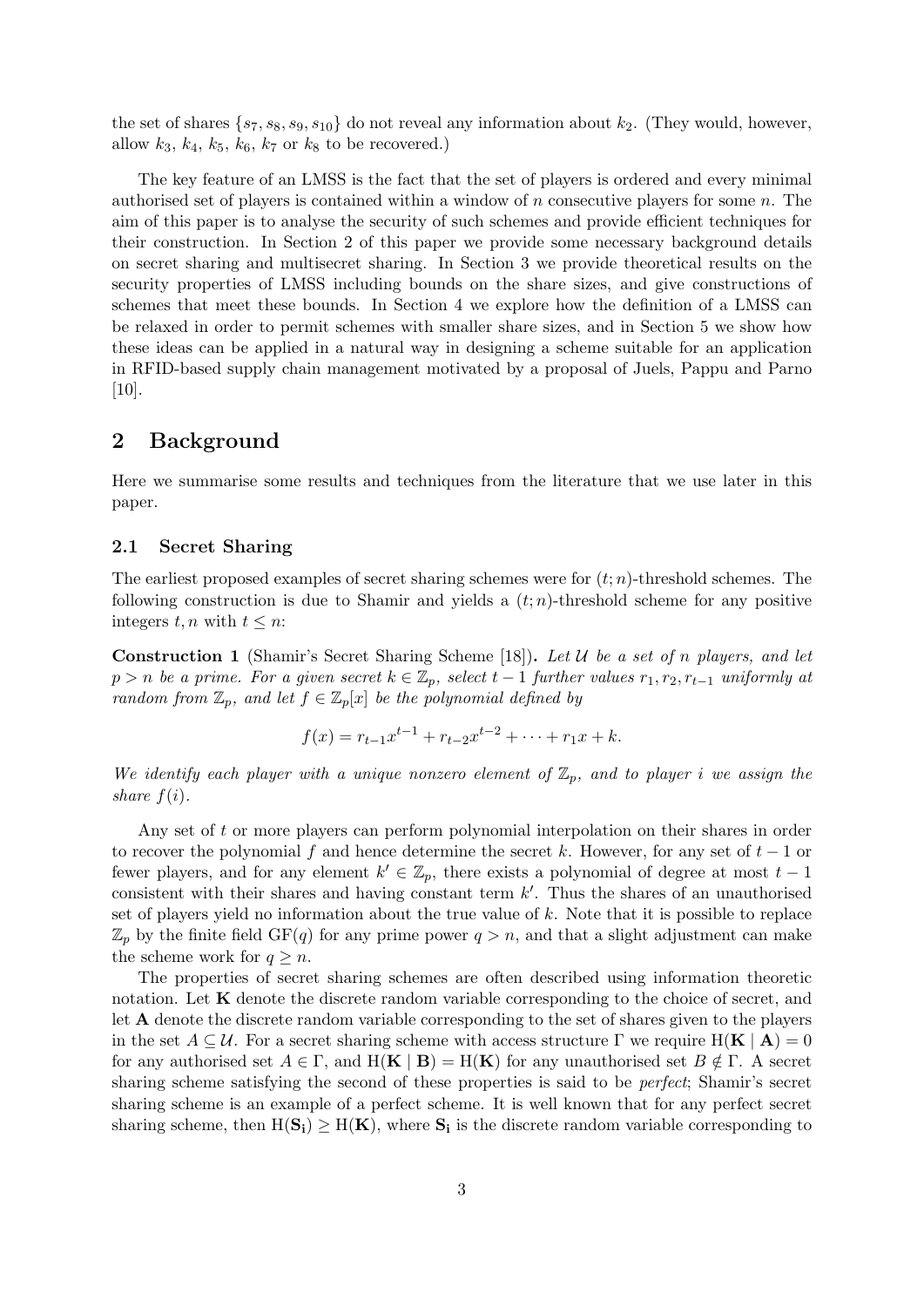the share belonging to player  $u_i$ . Informally speaking, the size of each share is at least the size of the secret for any perfect scheme.

One way to allow the construction of schemes with smaller shares is to relax the requirement for the scheme to be perfect. For example, a  $(t_1, t_2; n)$ -ramp scheme is a secret sharing scheme in which any  $t_2$  players can use their shares to uniquely recover the secret, whereas the set of shares belonging to any set of  $t_1$  or fewer players reveals no information about the secret. Sets of players of sizes greater than  $t_1$  but smaller than  $t_2$  may learn partial information about the secret, hence ramp schemes are not perfect. The average entropy of a player's share in a  $(t_1, t_2; n)$ -ramp scheme is known to be at least  $\frac{\log_2 |K|}{t_2 - t_1}$  $\frac{\log_2 |K|}{t_2-t_1}$  [12]. The following construction is based on Construction 1, and achieves  $H(S_i) = \frac{H(K)}{t_2-t_1}$  for each player  $u_i$ ; it is due to McEliece and Sarwate [15].

**Construction 2** ( $(t_1, t_2; n)$ -ramp scheme [15]). Set  $s = t_2-t_1$ . Let U be a set of  $n-s+1$  players, and let  $p > n$  be a prime. The secret for this scheme is an element  $\mathbf{k} = (k_1, k_2, \ldots, k_s) \in \mathbb{Z}_p^s$ . It is shared by selecting a polynomial f uniformly from the set of all polynomials in  $\mathbb{Z}_p[s]$  that satisfy  $f(0) = k_1, f(1) = k_2, \ldots, f(s-1) = k_s$ . We identify each player with a unique nonzero element of  $\mathbb{Z}_p \setminus \{0, 1, \ldots, s-1\}$ , and to player i we assign the share  $f(i)$ .

As before, any set of  $t_2$  players can perform interpolation to recover f, which enables them to recover the entire secret. In addition, it can be shown that any set of  $t_1$  or fewer players learns no information about the secret.

### 2.2 Multisecret Sharing

Many authors have studied a generalisation of secret sharing in which several secrets are shared according to different access structures on the same set of participants [3, 4, 7, 9, 14]. There are various equivalent ways of defining security in such a setting; the following is due to Herranz, Ruiz and Sáez [7]:

**Definition 2.1.** Let U be a set of players, and for  $j = 1, 2, ..., m$  let  $\Gamma_j$  be a monotone access structure on U. Let Q be the set of possible secrets, and suppose that secrets  $k_1, k_2, \ldots, k_m$ are chosen from Q. A scheme that allocates to each player  $u_i$  in  $\mathcal U$  a share  $s_i$  from some set S of potential shares is a *weakly information-theoretic secure multi-secret sharing scheme* if it satisfies the following properties:

- (correctness) for  $i = 1, 2, ..., m$  and for any set  $A \subset U$  of players we have that if  $A \in \Gamma_i$ then the shares of the players in A can be used to uniquely recover secret  $k_j$ . In terms of entropy,  $H(K_j | A) = 0$  whenever  $A \in \Gamma_j$ .
- (weak information-theoretic security) if  $A \notin \Gamma_i$  then the shares of the players in A reveal no information about  $k_j$ . That is,  $H(K_j | A) = H(K_j)$ .

If, in addition, any set  $A \notin \Gamma_j$  together with a set T of secrets with  $k_j \notin T$  reveals no information about  $k_j$  that is not already revealed by T alone (*i.e.* if  $H(K_j | A, T) = H(K_j | T)$ ) then the scheme is said to have strong information-theoretic security.

A  $(k; n)$ -LMSS is a special case of a multi-secret sharing scheme; the version presented in Definition 1.1 corresponds to the case of a weakly information theoretically secure scheme. Our analysis of these schemes in Section 3 will require the following theorem of Herranz, Ruiz and Sáez:

**Theorem 2.1** ([7]). Let  $\Gamma_1, \ldots, \Gamma_\ell$  be  $\ell$  access structures on U and consider the player  $u_i \in \mathcal{U}$ . Assume there exist subsets of players  $B_1 \subset B_2 \subset \ldots \subset B_\ell \subset \mathcal{U} \setminus \{u_i\}$  satisfying, for all  $j = 1, 2, \ldots, \ell$ , the following three conditions: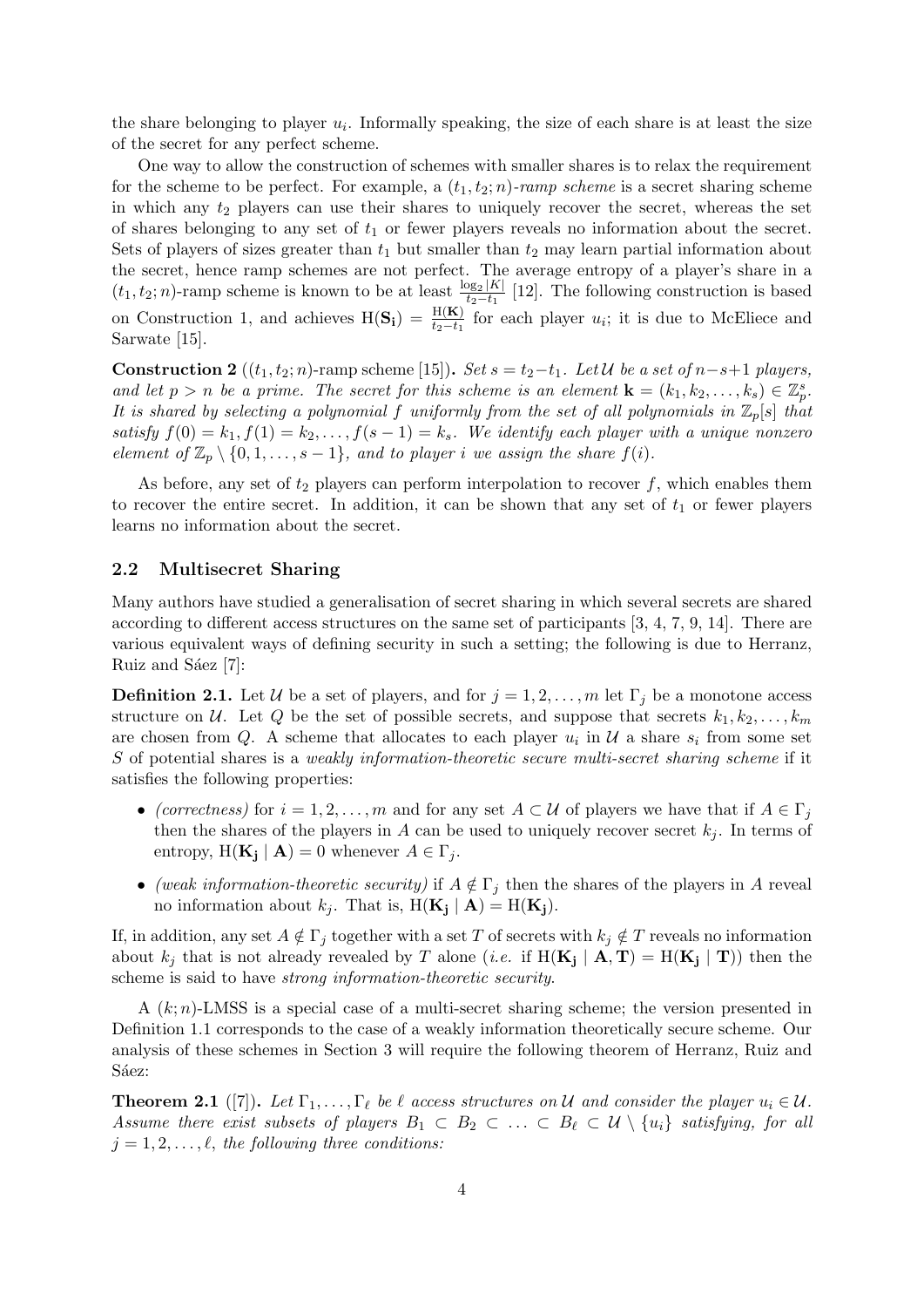- 1.  $B_j \in \Gamma_{j-1}$  whenever  $j > 1$ ;
- 2.  $B_i \notin \Gamma_i$ ;
- 3.  $B_i \cup \{u_i\} \in \Gamma_i$ .

Then, for any weakly-information theoretic secure multi-secret sharing scheme for  $\Gamma_1, \Gamma_2, \ldots, \Gamma_\ell$ , it holds that  $H(S_i) \geq \sum_{i=1}^{\ell} H(K_i)$ .

## 3 Bounds and constructions for LMSSs

A  $(t; n)$ -LMSS can be regarded as a weakly information-theoretic secure multisecret sharing scheme with access structures  $\Gamma_0, \Gamma_1, \Gamma_2, \ldots$ , where  $\Gamma_i$  is a  $(t; n)$ -threshold access structure for the set of players within window  $W_i$ . We note that it is possible to construct such a scheme by deploying a  $(t; n)$ -threshold scheme in each window, as observed in [10] (the same approach has been mentioned previously in the literature as a way to construct multisecret sharing schemes for various other combinations of threshold access structures, e.g. [3]).

**Construction 3** (Trivial  $(t; n)$ -LMSS [10]). Let  $\mathcal{U} = u_0, u_1, u_2, \ldots$  be an ordered set of players, and denote by  $W_i$  the window  $\{u_i, u_{i+1}, \ldots, u_{i+n-1}\}$ . Let p be a prime with  $p > n$ . For each window  $W_i$  we share a secret  $k_i \in \mathbb{Z}_p$  among the n players in  $W_i$  using a  $(t; n)$ -threshold scheme (Construction 1). This is done independently for each window; a player  $u_i$  is thus assigned shares corresponding to each window that contains it, i.e. windows  $W_{j-n+1}, W_{j-n+2}, \ldots, W_j$ . (The secrets may or may not be independent, but the randomness used in each of the threshold schemes is chosen independently.))

It is straightforward to see that Construction 3 gives rise to a  $(t; n)$ -LMSS in which the total share size for each player is  $n \log p$ . In the case where  $k < n$  this turns out to be optimal, as shown by the following theorem:

**Theorem 3.1.** Let  $\mathcal{U} = u_0, u_1, u_2, \ldots$  be an ordered set of players. Suppose  $t < n$  and let  $\Sigma$ be a weakly secure  $(t; n)$ -LMSS that associates a share  $s_i \in Q$  to each player  $u_i$ . Then for any  $j \geq n-1$  we have that

$$
H(\mathbf{S_i}) \geq \sum_{i=j-n+1}^{j} H(\mathbf{K_i}).
$$

*Proof.* For ease of notation we prove the result for  $j = n-1$ , but the proof applies analogously to any  $j \geq n-1$ . Consider the sequence of players  $\mathcal{P} = [u_0, u_1, \dots, u_{2n-2}]$ . Restricting  $\Sigma$  to these players yields a weak information-theoretic secure multi-secret sharing scheme on P where for  $i = 0, \ldots n-1$  the secret  $k_i$  is shared according to the access structure  $\Gamma_i = \{S \subset W_i \mid |S| \geq t\}.$ 

For  $r = 1, 2, \ldots, n$ , let  $B_r$  consist of the first  $t - 2 + r$  elements of  $\mathcal{P} \setminus \{u_{n-1}\}.$  Then the sets  $B_i$  satisfy the conditions for Theorem 2.1, and so we have that  $H(S_{n-1}) \geq \sum_{i=0}^{n-1} H(K_i)$ as required.

If the secrets and shares are all uniformly distributed, we obtain the result that the size of the secret given to player  $P_i$  with  $j \geq n-1$  in a  $(t; n)$ -LMSS with  $t < n$  is at least  $n \log |K|$ , which implies that Construction 3 is optimal. (We address the case  $t = n$  in Section 3.1.) The fact that there do not exist constructions for a  $(t; n)$ -LMSS with share sizes shorter than those of Construction 3 means that these schemes are not suitable for applications that require small shares. In Section 4 we consider various approaches to relaxing the security definitions for these schemes in a controlled manner so as to allow more efficient constructions. On the positive side, we observe that if the secrets are generated independently of each other, then the optimal schemes of Construction 3 are in fact strongly information-theoretic secure.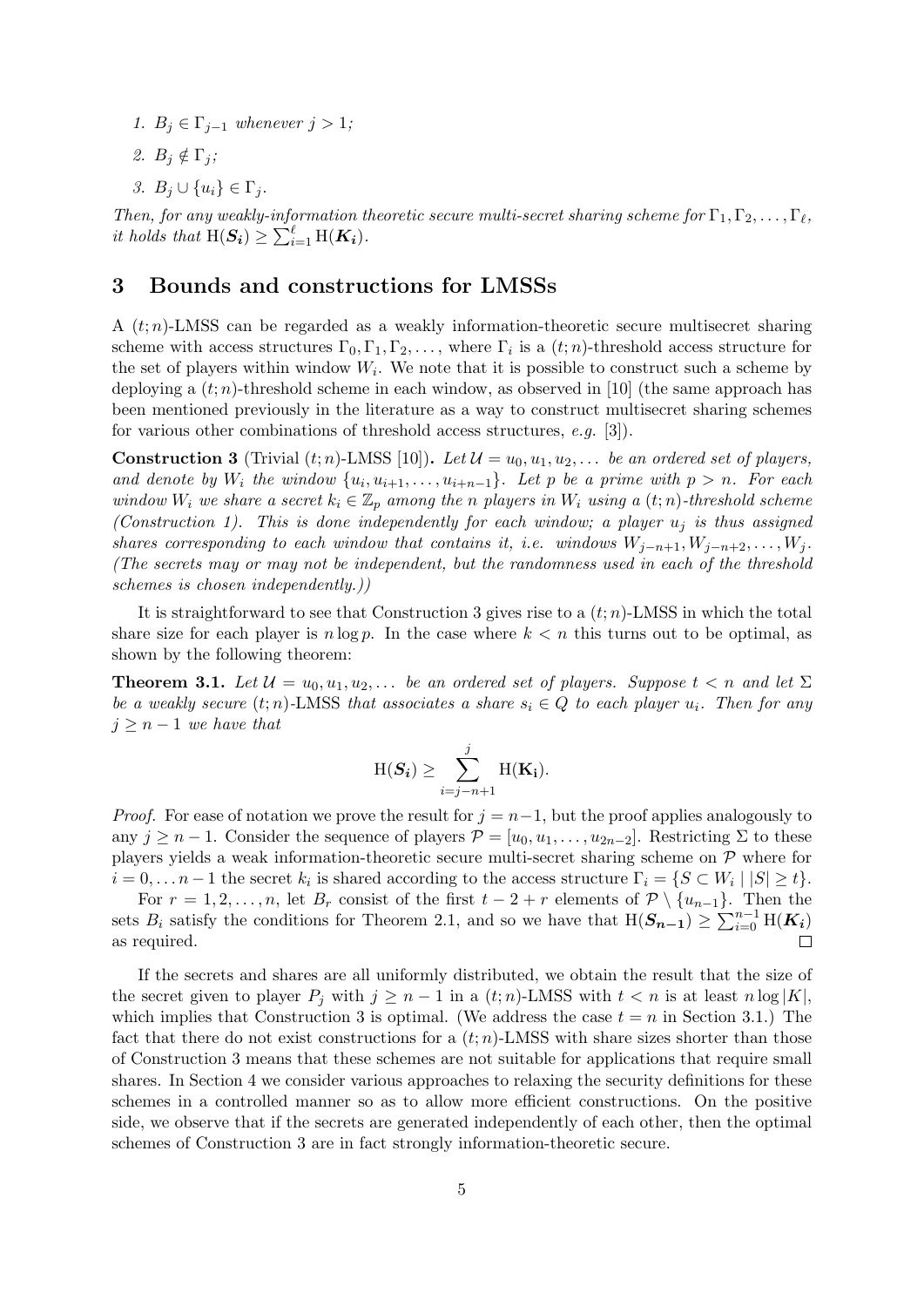### 3.1 The case  $t = n$

Interestingly, the restrictions of Theorem 3.1 do not apply in the case where  $t = n$ , as the following construction demonstrates.

**Construction 4.** Let  $\mathcal{U} = u_0, u_1, u_2, \ldots$  be an ordered set of players, and denote by  $W_i$  the window  $\{u_i, u_{i+1}, \ldots, u_{i+n-1}\}$ . Suppose that for  $i \geq 0$  a secret  $k_i$  is generated uniformly at random from the set  $\mathbb{Z}_2^{\lambda}$ , and that this is done independently for each i. For  $i = 0, 1, ..., n-2$ we assign a share  $s_i$  to player  $u_i$  by generating  $s_i$  uniformly at random from  $\mathbb{Z}_2^{\lambda}$ . For  $i \geq n-1$ we set  $s_i = k_{i-n+1} \oplus s_{i-n+1} \oplus s_{i-n+2} \oplus \cdots \oplus s_{i-1}$ .

**Theorem 3.2.** Construction 4 results in an  $(n;n)$ -LMSS that has weak information-theoretic security and optimal share size, but which does not possess strong information-theoretic security.

*Proof.* In an  $(n; n)$ -LMSS, the access structure  $\Gamma_j$  has a single minimal authorised subset A, which is the set consisting of all n players in the window  $W_i$ :

$$
A = \{u_j, u_{j+1}, \dots, u_{j+n-1}\}.
$$

Note that the secret  $k_i$  can be recovered from the shares belonging to players in A by calculating  $k_j = s_j \oplus s_{j+1} \oplus \cdots \oplus s_{i+n-2} \oplus s_{j+n-1}.$ 

For the access structure  $\Gamma_i$ , the maximal unauthorised subsets have the form

$$
B_{\hat{i}} = \{u_0, u_1, \dots, u_{i-1}, u_{i+1}, \dots, u_{j+n-1}, \dots\},\
$$

for some i with  $j \leq i \leq j + n - 1$ .

Suppose an attacker who wishes to determine  $k_j$  possesses all the shares in  $B_{\hat{i}}$ . By definition of Construction 4,

$$
s_{j+n-1} = k_j \oplus s_j \oplus s_{j+1} \oplus \cdots \oplus s_{i-1} \oplus s_i \oplus s_{i+1} \oplus \cdots \oplus s_{j+n-2},
$$

hence

$$
k_j = s_j \oplus s_{j+1} \oplus \cdots \oplus s_{i-1} \oplus s_i \oplus s_{i+1} \oplus \cdots \oplus s_{j+n-2} \oplus s_{j+n-1}.
$$

$$
\tag{1}
$$

The adversary knows all terms on the right hand side of  $(1)$  apart from the share  $s_i$ , which we can express as

$$
s_i = k_{i-n+1} \oplus s_{i-n+1} \oplus s_{i-n+2} \oplus \cdots \oplus s_{i-1}.
$$
\n
$$
(2)
$$

Strong security We show the construction does not have strong information-theoretic secu-

rity. In the strong security setting, in addition to the shares possessed by the players in  $B_{\hat{i}}$ , we assume the adversary also knows all secrets other than  $k_j$ . In the case where  $i \neq j + n - 1$ , this includes the secret  $k_{i-n+1}$ , and so the adversary is able to determine  $s_i$ using (2), and hence recover  $k_i$  using (1).

When  $i = j + n - 1$  (that is, when the missing share is the last one in the window) the adversary does not possess  $k_{i-n+1}$ . However, we observe that:

$$
s_{j+n} = k_{j+1} \oplus s_{j+1} \oplus s_{j+1} \oplus \ldots \oplus s_{j+n-2} \oplus s_{j+n-1}.
$$

The adversary possesses all terms in this expression other than  $s_{j+n-1} = s_i$ , hence they can use it to recover  $s_i$  and thence  $k_j$  as before.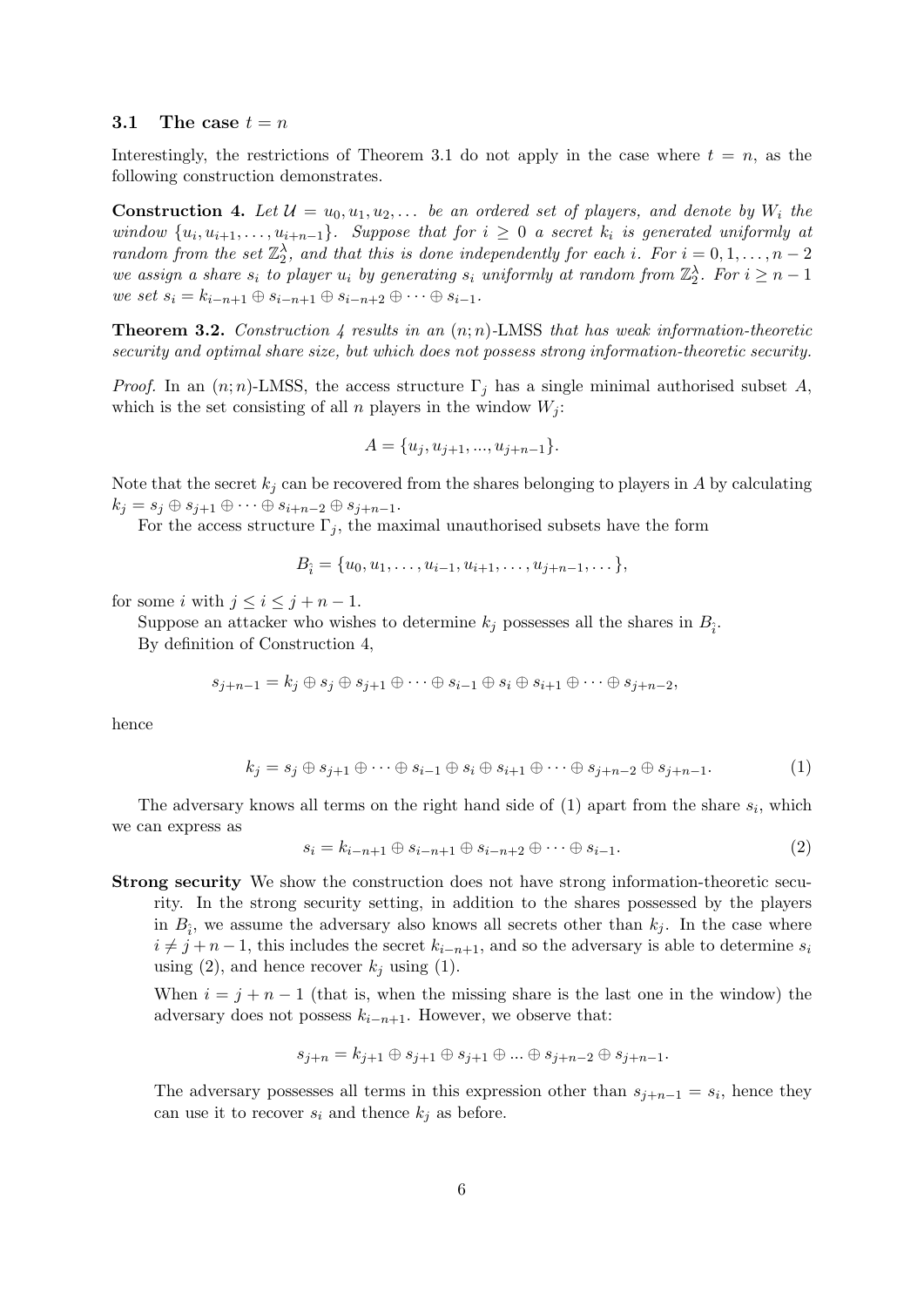Weak security In the weak information theoretic setting, the adversary does not know any secrets others than those it is able to compute using the shares in its possession. Consider the following system of equations:

$$
k_{i-n+1} = s_{i-n+1} \oplus s_{i-n+2} \oplus \cdots \oplus s_{i-1} \oplus s_i,
$$
  
\n
$$
k_{i-n+2} = s_{i-n+2} \oplus s_{i-n+3} \oplus \cdots \oplus s_i \oplus s_{i+1},
$$
  
\n
$$
\vdots
$$
  
\n
$$
k_i = s_i \oplus s_{i+1} \oplus \ldots \oplus s_{i+n-2} \oplus s_{i+n-1}.
$$

This is a system of  $n$  linear equations. The adversary knows all the values except for the  $n+1$  values in the set  $S = \{s_i, k_{i-n+1}, k_{i-n+2}, \ldots, k_i\}$ . For every possible choice of  $k_j \in \mathbb{Z}_2^{\lambda}$ there is a choice of the values in  $S \setminus \{k_i\}$  consistent with the set of shares corresponding to players in B. Hence these shares reveal no new information about the secret  $k_j$ , meaning this construction has weak information theoretic security.

Optimality To see that this scheme is optimal with respect to share size, we note that restricting this construction to any window gives an  $(n;n)$ -threshold scheme for that window in which the size of each share is the same as the size of the corresponding secret. Since for a perfect  $(n; n)$ -threshold scheme the size of the shares must be at least as large as the size of the secrets, this is optimal.

 $\Box$ 

The scheme of Construction 4 thus gives an example of a  $(k; n)$ -LMSS that is weakly secure, but not strongly secure. We note that it has independently generated secrets, thus demonstrating that having independently generated secrets is a necessary but not sufficient condition to guarantee that a weakly secure scheme will also be strongly secure.

### 3.2 Time dependent schemes

In many applications such as that of Scenario 1, the secrets  $k_0, k_1, \ldots$  of a LMSS have a natural interpretation as a sequence of secrets that change over time. In such a setting it makes sense to consider a security model that is intermediate between the strong and weak models:

**Definition 3.1.** A (weakly information theoretically secure)  $(k; n)$ -LMSS is said to have *perfect* backward secrecy if the shares possessed by any set  $A \notin \Gamma_i$  together with the set of the first j secrets  $T_j = \{k_0, k_1, \ldots, k_{j-1}\}\$ reveals no information about the secret  $k_j$  other than that already revealed by  $T_j$ . In entropy terms,  $H(K_j | A, T_j) = H(K_j | T_j)$ .

Perfect backward secrecy ensures that the exposure of past secrets does not affect the security of future secrets. Note that, by definition, a  $(t; n)$ -LMSS with perfect backward secrecy is also a weakly information-theoretic  $(t; n)$ -LMSS. Furthermore, a strongly information-theoretic  $(t; n)$ -LMSS necessarily has perfect backward secrecy. Thus perfect backward secrecy can be seen as an intermediate requirement between weak and strong information-theoretic security. A strongly information-theoretic scheme in fact possesses both perfect backward secrecy and perfect forward secrecy, where compromise of future secrets does not affect the security of past secrets. This is interesting from the point of view of motivating the strong security model, given that Scenario 1 seemed a priori only to require weak security.

It is interesting to consider whether the scheme of Construction 4 has this property. The following result shows that in fact it only has quite limited backward secrecy: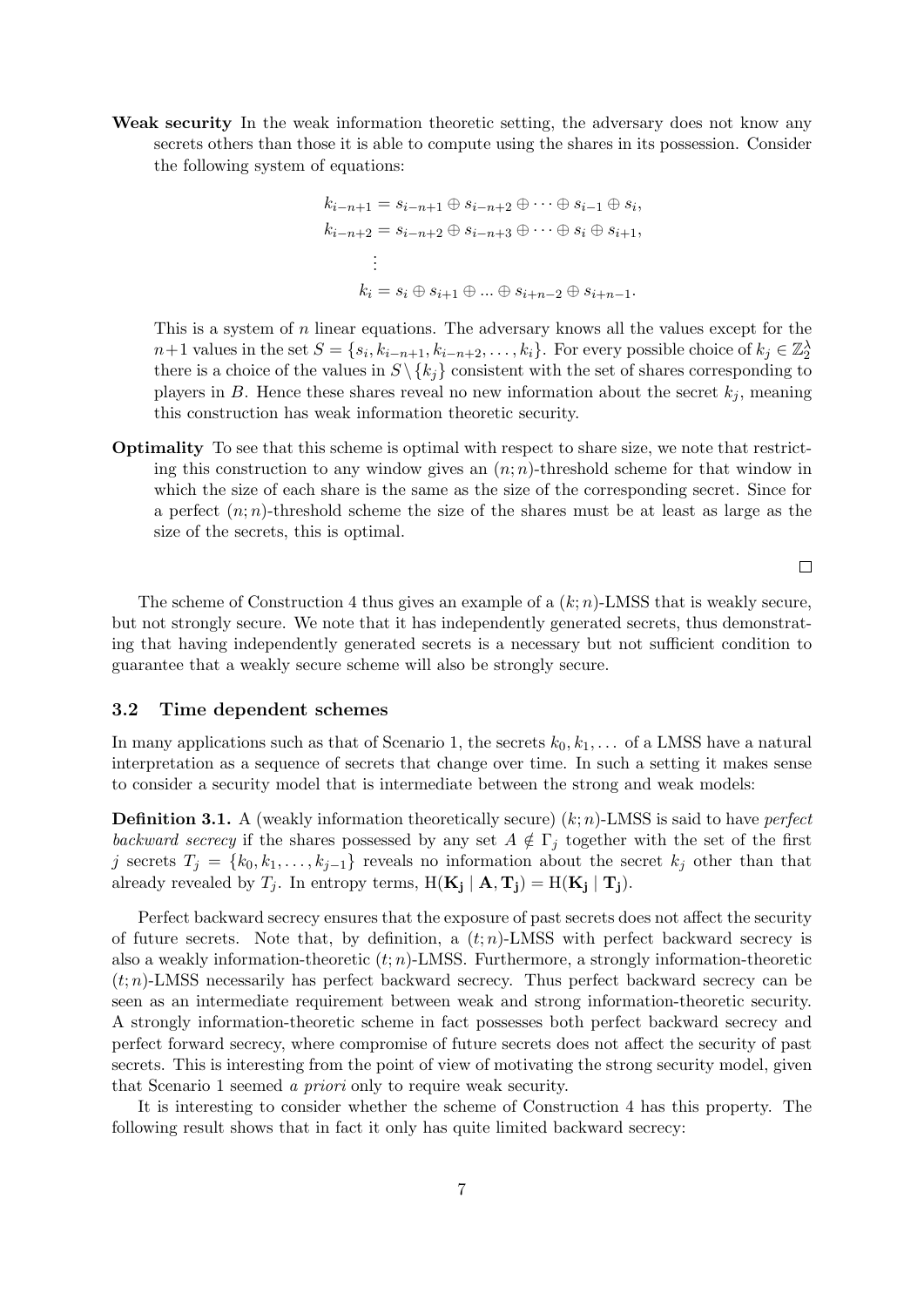Theorem 3.3. Construction 4 does not have perfect backward secrecy: an adversary possessing the secrets  $k_0, k_1 \ldots k_{j-1}$  and who also has shares of a maximal set of players  $B_i \notin \Gamma_j$  can determine  $k_j$  except in the case where  $i = j + n - 1$ , where no information about  $k_j$  is revealed.

Proof. Consider the proof of Theorem 3.2. In showing that an adversary who has access to all secrets other than  $k_j$  can recover  $k_j$  in the case where  $i \neq j + n - 1$  we in fact only made use of secrets  $k_{\ell}$  with  $\ell < j$ . Hence the same argument demonstrates that this construction does not give a backward secure scheme. Interestingly, when  $i = j + n - 1$  the adversary in fact learns nothing about  $k_i$  in the backward secure setting. To see this, we consider the following set of equations:

$$
k_{i-n+1} = s_{i-n+1} \oplus s_{i-n+2} \oplus \cdots \oplus s_{i-1} \oplus s_i,
$$
  
\n
$$
k_{i-n+2} = s_{i-n+2} \oplus s_{i-n+3} \oplus \cdots \oplus s_i \oplus s_{i+1},
$$
  
\n
$$
\vdots
$$
  
\n
$$
k_i = s_i \oplus s_{i+1} \oplus \cdots \oplus s_{i+n-2} \oplus s_{i+n-1}.
$$

This is a set of *n* linear equations with  $n + 1$  unknowns, namely  $\{k_{i-n+1}, k_{i-n+2}, \ldots, k_i, s_i\}$ . For every possible secret  $k_{i-n+1}$  there exist a choice for the remaining elements of this set that is consistent with the view of the adversary. Therefore, the construction does ensure that an adversary lacking share  $s_{i-n+1}$  learns no information about  $k_{i-n+1}$ .  $\Box$ 

# 4 Relaxing security requirements in order to construct more efficient schemes

The bounds on share sizes implied by Theorem 3.1 mean that in order to construct a more efficient  $(k; n)$ -LMSS it is necessary to relax the security definition. There are various ways in which this could be done. The SWISS schemes proposed by Juels et al. are one example [10]; we discuss some limitations of these schemes in Section 5. In this Section we consider systematically a range of techniques that can be applied while still working in the setting of information-theoretic security. Recall that the essential aims of a  $(k; n)$ -LMSS are to ensure that any k suitably close users are able to recover a secret, and that each secret should only be accessible to players within a bounded window. The techniques we consider here allow us to maintain these goals, while relaxing the strict requirements of Definition 1.1 in ways that give us a well understood trade-off between the security compromises and the resulting efficiency gains.

### 4.1 Shifting to a nonperfect model of secret sharing

Section 2.1 indicated that the shares of a perfect  $(t; n)$ -threshold scheme have to be at least as large as the secret, but that share sizes could be reduced by the use of a  $(t_1, t_2; n)$ -ramp scheme, with the increased efficiency being traded against the relaxation of the security in that sets of players of sizes between  $t_1$  and  $t_2$  can now gain partial information about the secret. The exact same technique can be applied in the context of a  $(t; n)$ -LMSS, by replacing the use of Shamir's secret sharing scheme in Construction 3 with the  $(t_1, t_2; n)$ -ramp scheme of Construction 2. Reducing the sizes of sets of players that are excluded from learning any information about the secret from  $t_2 - 1$  to  $t_1$  in this manner allows us to decrease the size of the shares by a factor of  $t_2 - t_1$ .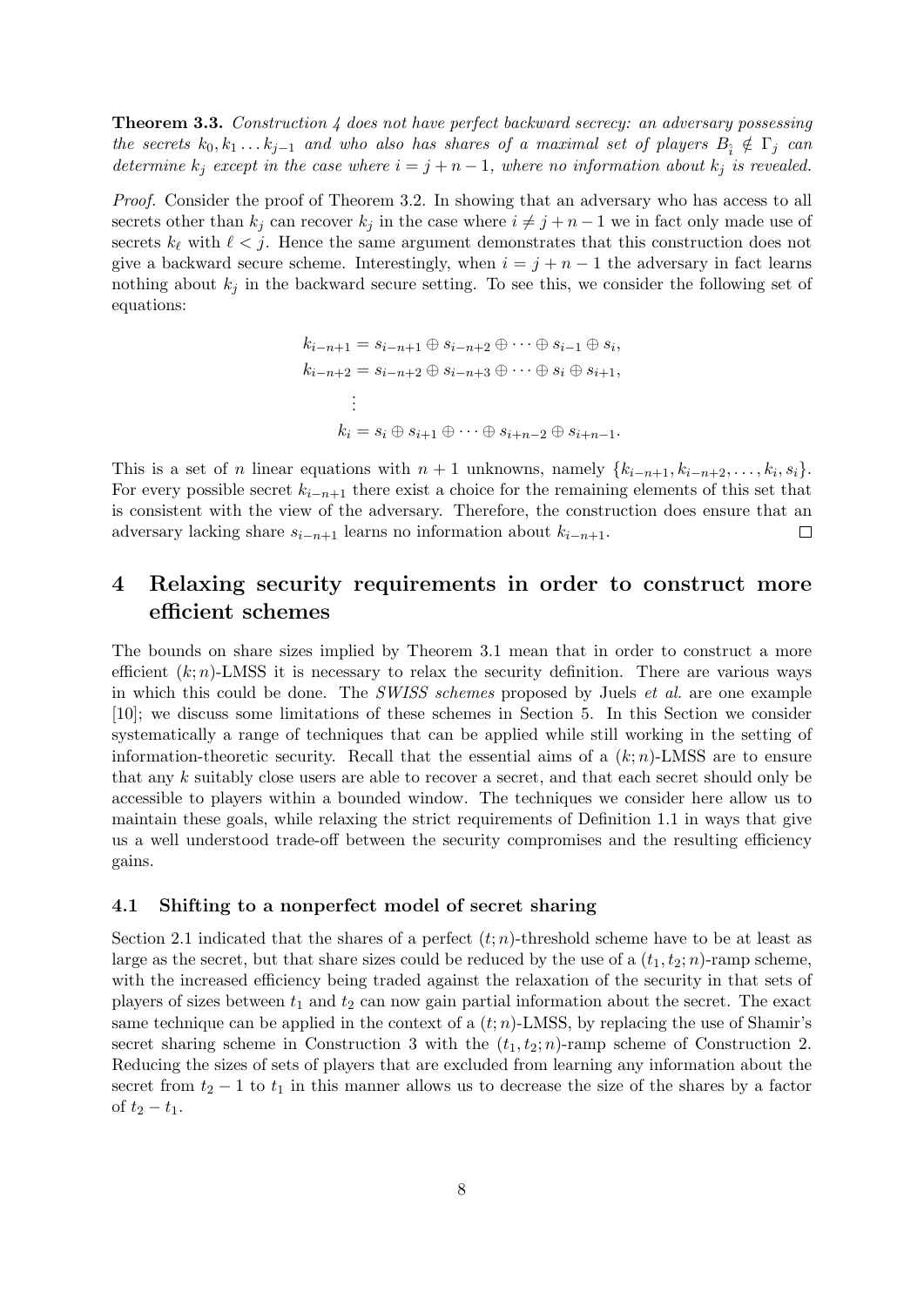### 4.2 Changing the access structures

One consequence of Definition 1.1 is that the functionality (in terms of which keys a given player can contribute to recovering) is inextricably tied directly to the security (in terms of the sizes of the windows of players that can contribute to recovering a particular key.) Specifically, if we wish to consider windows of length  $n$ , then according to this definition each player is necessarily a participant in n distinct windows. As this connects directly to the storage overheads for each player, this restriction limits the scope for improving the efficiency of such schemes. It would be desirable to have greater flexibility in varying the parameters of a scheme. One way to achieve this is to decouple the access structure  $(i.e.,$  the definition of which sets of players are authorised to access keys) from the pattern of key distribution (i.e., which keys are able to be accessed by particular authorised sets.) In this section we will set up a framework for analysing this more general setting, and explore the resulting consequences in terms of security and practicality. In Section 5 we will see how these more general schemes can be deployed effectively in a practical setting.

- The access structure in isolation: As previously, we consider an ordered set of players denoted by  $\mathcal{U} = u_0, u_1, u_2, \ldots$  We define an access structure  $\Gamma$  on  $\mathcal{U}$  by specifying that the authorised sets in  $\Gamma$  are all those subsets of U that contain a subset of the form  $S = \{u_{i_1}, u_{i_2}, \dots, u_{i_t}\}\$  where  $i_1 < i_2 < \dots < i_t$  and  $i_t - i_1 \leq n - 1$ . That is, any subset of  $U$  that contains t or more players from within a window of n consecutive players is authorised. We think of the authorised sets in  $\Gamma$  as being those that have the right to reconstruct at least one key.
- Key windows: The defining property of a localised secret sharing scheme is that we want any given key to be accessible by sufficiently large sets of players that are suitably close. For a given key k we suppose there is a specific key window  $W^k$  consisting of the players  $u_i, u_{i+1}, \ldots u_{i+\ell-1}$  that we think of as having the potential to be involved in recovering k. Note that unlike in Section 3, we no longer require  $\ell = n$  but we can also allow  $\ell \geq n$ .
- The effect of  $\Gamma$  within a key window: We now consider the restriction of the access structure  $\Gamma$  to the window  $W^k$ . This gives us an access structure  $\Gamma^k$  on the players in  $W^k$ whose authorised sets are all those of the form  $A \in \Gamma$  with  $A \subseteq W^k$ . This is illustrated in Figure 2 for the case  $\ell = 4$  and  $n = k = 2$ .

| k.    |           |           |           |
|-------|-----------|-----------|-----------|
| $s_i$ | $s_{i+1}$ | $s_{i+2}$ | $s_{i+3}$ |
| $u_i$ | $u_{i+1}$ | $u_{i+2}$ | $u_{i+3}$ |
| $W^k$ |           |           |           |

Figure 2: For  $\ell = 4$  and  $n = k = 2$ , any pair of adjacent players are authorised to recover the secret.

For  $\ell > n$  the access structure  $\Gamma^k$  is no longer a threshold access structure. It is possible to construct a secret sharing scheme assigning shares to the players in  $W^k$  that enable authorised sets in  $\Gamma^k$  to recover k while preventing the shares belonging to any set  $S \notin \Gamma^k$  from gaining any information about  $k$  [8]. However, in general this may require the share sizes to be larger than the size of k. For example, in the case where  $\ell = 4$  and  $n = t = 2$  (as depicted in Figure 2),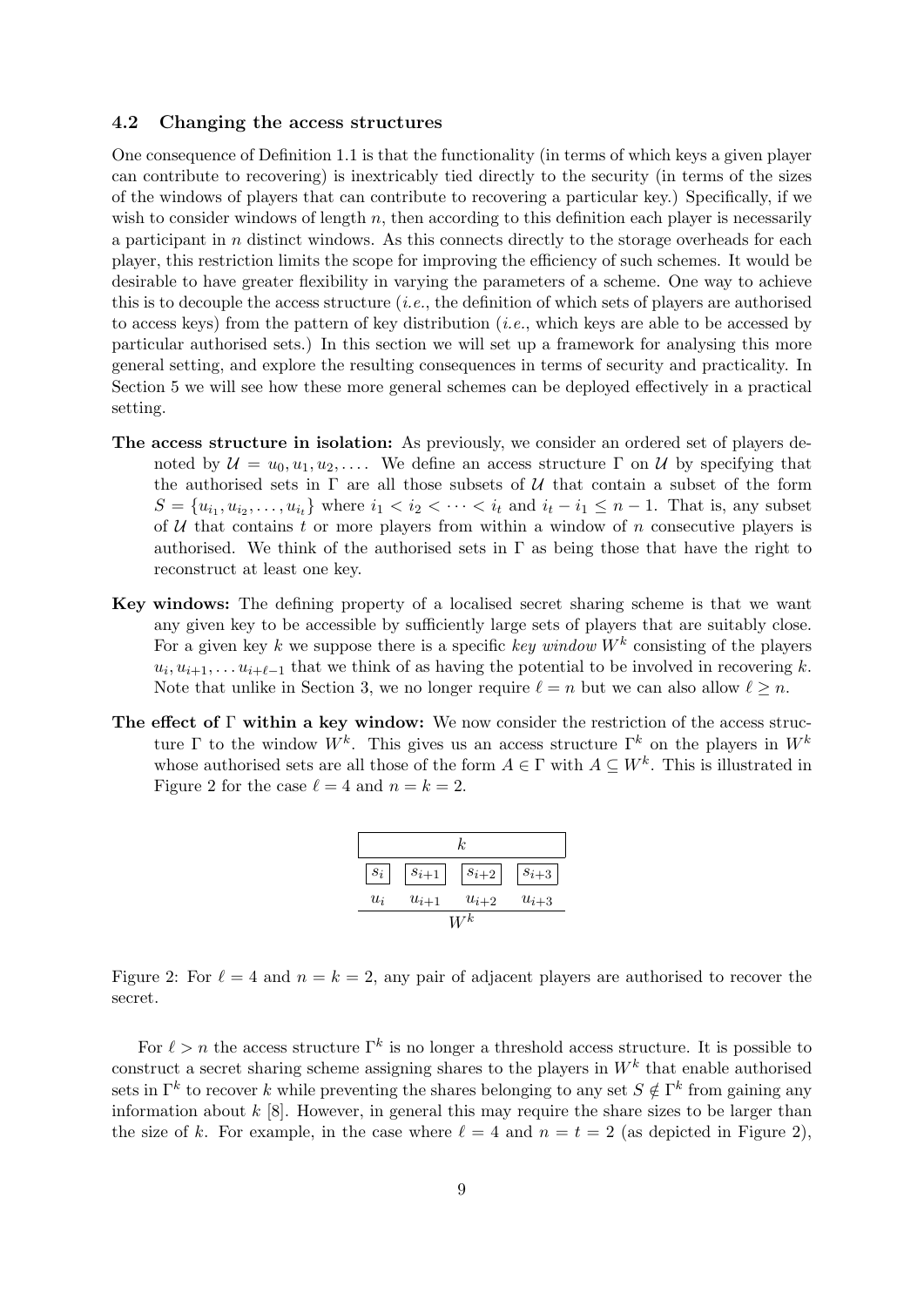Capocelli *et al.* show that it is necessary for the largest share to be at least  $50\%$  larger than the size of the secret [5].

One approach to avoiding this issue (as suggested in [10]) is simply to use a  $(t;\ell)$ -threshold scheme to share k among the players in  $W^k$ , since this allows shares that are no larger than the size of the secret (and permits a straightforward trade-off between security and share size through the use of a suitable ramp scheme if desired). However, in the case where  $\ell$  is significantly larger than n (the schemes proposed in [10] have  $\ell \geq 2n$ ) this results in many subsets of  $W<sup>k</sup>$  that are not authorised having shares that allow them to recover the secret, namely any set of t shares  $\{s_{i_1}, s_{i-2}, \ldots, s_{i_t}\}\$  with  $i_1 < i_2 < \cdots < i_t$  and  $i_t - i_1 > n$ . This can be substantially mitigated at no extra cost by the use of the following construction:

**Construction 5.** We generate shares in the secret k for the players in  $W^k$  as follows:

- We share k using a  $(t; n)$ -threshold scheme and assign the resulting shares  $s_1, s_2, \ldots, s_n$ to the first n players in the window.
- We then assign  $s_1, s_2, \ldots, s_n$  in turn to the next n players in turn and so on, cycling through the shares as necessary throughout the rest of the window.

This construction ensures that the shares possessed by any n consecutive players are precisely those of a  $(t; n)$ -threshold scheme, and so the shares of any subset of t or more of those n consecutive players can recover the secret, as required by  $\Gamma^k$ . There is potential for a small saving in the size of the shares relative to using a  $(t; \ell)$ -threshold scheme since it is possible to use a field of size n rather than  $\ell$ . However the main advantage of this construction is in reducing the number of sets  $S \notin \Gamma^k$  that can recover k. For a  $(t; \ell)$ -threshold scheme, there are  $\binom{\ell}{t}$  $\binom{\ell}{t}$  subsets of size t that can recover the secret, whereas  $\Gamma^k$  contains only  $(\ell - n) \binom{n-1}{t-1}$  $\binom{n-1}{t-1} + \binom{n}{t}$  $\binom{n}{t}$ authorised subsets of size t (there are  $\binom{n}{t}$  $_t^n$ ) ways of choosing such a subset from among the last  $n$  players in the window; for subsets not wholly contained within the last  $n$  players there are  $\ell - n$  possible choices for the first player in the subset and  $\binom{n-1}{t-1}$  $_{t-1}^{n-1}$ ) ways to choose the rest of the subset from the  $n - 1$  subsequent players.). For example, if  $\ell = 4$  and  $n = t = 2$  then the threshold scheme has  $\binom{4}{2}$  $\binom{4}{2}$  = 6 pairs of shares that can recover the secret, whereas  $\Gamma^k$  only has  $2\binom{1}{1}$  $\binom{1}{1} + \binom{2}{2}$  $\binom{2}{2}$  = 3 authorised pairs. This implies that half of the pairs of players enabled by the threshold scheme to access the secret are not in  $\Gamma^k$ . For the scheme given in Construction 5, on the other hand, in the case where  $\ell = \lambda n$  there are  $\lambda^t \binom{n}{t}$  $\binom{n}{t}$  subsets of size t that can recover the secret. For  $\ell = 4$  and  $n = t = 2$  this gives  $2^2\binom{2}{2}$  $\binom{2}{2}$  = 4 pairs that can recover the secret, so only a quarter of these are not in  $\Gamma^k$ .

We note that Construction 5 can also be instantiated with a ramp scheme in place of the threshold scheme if desired.

#### 4.3 Staggering key windows

If we were to fix  $\ell = n$  and require a new key window of length n starting with player  $u_i$  for every  $i = 1, 2, \ldots$  then we would recover Definition 1.1. However, by allowing distinct values of  $\ell$  and n, and allowing more flexibility in the distribution of the key windows we can obtain a family of schemes that have the potential for much greater flexibility in tailoring their properties to suit our application requirements. One way to do this is to introduce a parameter  $d$  that describes the offset between consecutive key windows, so that key  $k_0$  is associated with the window  $W^{k_0} =$  $\{u_0, u_1, u_2, \ldots, u_{\ell-1}\},$  key  $k_1$  is associated with the window  $W^{k_1} = \{u_d, u_{d+1}, \ldots, u_{d+\ell-1}\},$  and so on. In general, key  $k_i$  is associated with the window  $W^{k_i} = \{u_{id}, u_{id+1}, \ldots, u_{id+\ell-1}\}.$ 

The following lemmas describe basic properties of the scheme that arises from staggering the key windows in this fashion.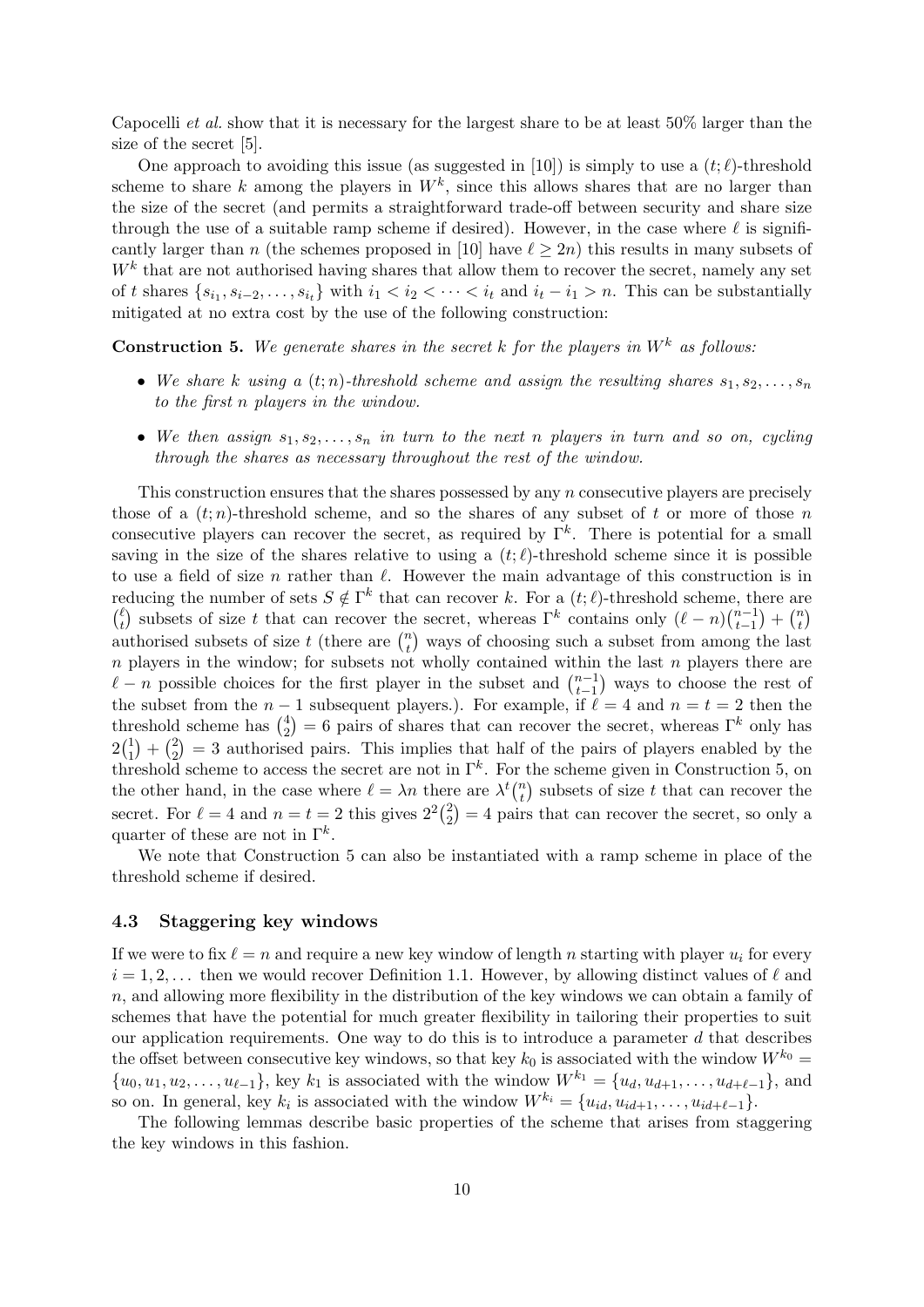**Lemma 4.1.** An authorised set  $A = \{u_{i_1}, u_{i_2}, \ldots, u_{i_t}\}$  with  $i_t - i_1 = c$  for some  $c \leq n - 1$  can reconstruct  $\lfloor \frac{\ell-c}{d} \rfloor$  $\frac{-c}{d}$  or  $\lceil \frac{\ell-c}{d} \rceil$  $\frac{-c}{d}$  secrets.

*Proof.* The shares corresponding to the players in set  $A$  allow them to recover the secret for any window W with  $A \subseteq W$ . A window of length  $\ell$  contains A if it starts with a player between  $u_{i_{t-\ell}}$  and  $u_{i_1}$ . This is a range of  $u_{i-1} - u_{i_t-\ell} = \ell - (u_{i_t} - u_{i_1}) = \ell - c$  possible starting points. If the windows have offset d then for any value of  $i_t$  at least  $\lfloor \frac{\ell-c}{d} \rfloor$  $\frac{-c}{d}$  windows, and up to  $\lceil \frac{\ell-c}{d} \rceil$  $\frac{-c}{d}$ ] windows will start in this range.  $\Box$ 

The share storage requirements for any individual player are given by the following lemma:

**Lemma 4.2.** Any single player is associated with either  $\frac{1}{a}$  $\frac{\ell}{d}$  or  $\lceil \frac{\ell}{a} \rceil$  $\frac{\ell}{d}$  shares.

The proof is a direct analogue of that of Lemma 4.1.

**Example 4.1.** Suppose we take  $\ell = 2n$  and  $d = n$ . Then every player is associated with shares from two distinct key windows, and any authorised set is able to recover either one or two distinct window keys.

### 4.4 Combining techniques

Combining all the techniques discussed in this section gives us the following construction:

**Construction 6** (Flexible Localised Multisecret Sharing Scheme  $(t_1, t_2; n, \ell, d)$ -fLMSS). Let  $\mathcal{U} = u_0, u_1, u_2, \ldots$  be an ordered set of players, and denote by  $W_i$  the window  $\{u_i, u_{i+1}, \ldots, u_{i+\ell-1}\}.$ Let p be a prime with  $p > n$ . For each window  $W_i$  for  $i = 0, d, 2d, 3d, ...$  we share a secret  $\sigma_i \in \mathbb{Z}_p$  among the  $\ell$  players in  $W_i$  using Construction 5 implemented with a  $(t, k, n)$ -ramp scheme.

The following properties of this construction follow directly from the earlier results in this section.

**Theorem 4.3.** A  $(t_1, t_2; n, \ell, d)$ -fLMSS has the following properties:

- (storage) If the secrets are all independent and identically distributed according to the uniform random variable **K** then the size of the shares of each tag are  $\begin{bmatrix} \frac{\ell}{a} \end{bmatrix}$  $\frac{\ell}{d}$ ]  $\frac{\log_2 |K|}{t_2-t_1}$  $rac{\log_2 |K|}{t_2-t_1}$  bits.
- (key recovery) Any set of players  $\{u_{i_1}, u_{i_2} \ldots, u_{i_m}\} \subseteq W_i$  for  $i = 0, d, 2d, \ldots$  with  $m \ge t_2$ and  $i_m - i_1 \leq n$  is able to recover the secret  $k_i$ .

**Example 4.2.** Consider key windows of length  $\ell = 150$ , with an offset of  $d = 40$  between consecutive window keys. Let  $n = 100$ ,  $t_2 = 50$  and  $t_1 = 30$ , so any 50 players  $u_{i_1}, u_{i_2}, \ldots, u_{i_{50}}$  with  $i_{50}-i_1 \leq 99$  are able to fully construct a common secret, whereas sets of 30 or fewer players learn no information about the secret. Using Lemma 4.1, an authorised set  $A = \{u_{i_1}, u_{i_2}, \ldots, u_{i_{50}}\}$ with  $i_{50} - i_1 = c$  for some  $c \leq 99$  is able to reconstruct  $\lfloor \frac{150-c}{40} \rfloor$  or  $\lceil \frac{150-c}{40} \rceil$  secrets. For example, when  $c = 50$  we have

$$
\frac{\ell - c}{d} = \frac{150 - 50}{40} = 2.5,
$$

so each authorised subset is always able to construct at least two, and potentially up to three, window secrets. To illustrate this, consider the authorised set  $A = \{u_{120}, u_{121}, \ldots, u_{169}\},\$ which is depicted in Figure 3. The shares in  $A$  are capable of reconstructing the secrets  $W_{40}, W_{80}$  and  $W_{120}$ . This is the maximum possible. Consider a different authorised set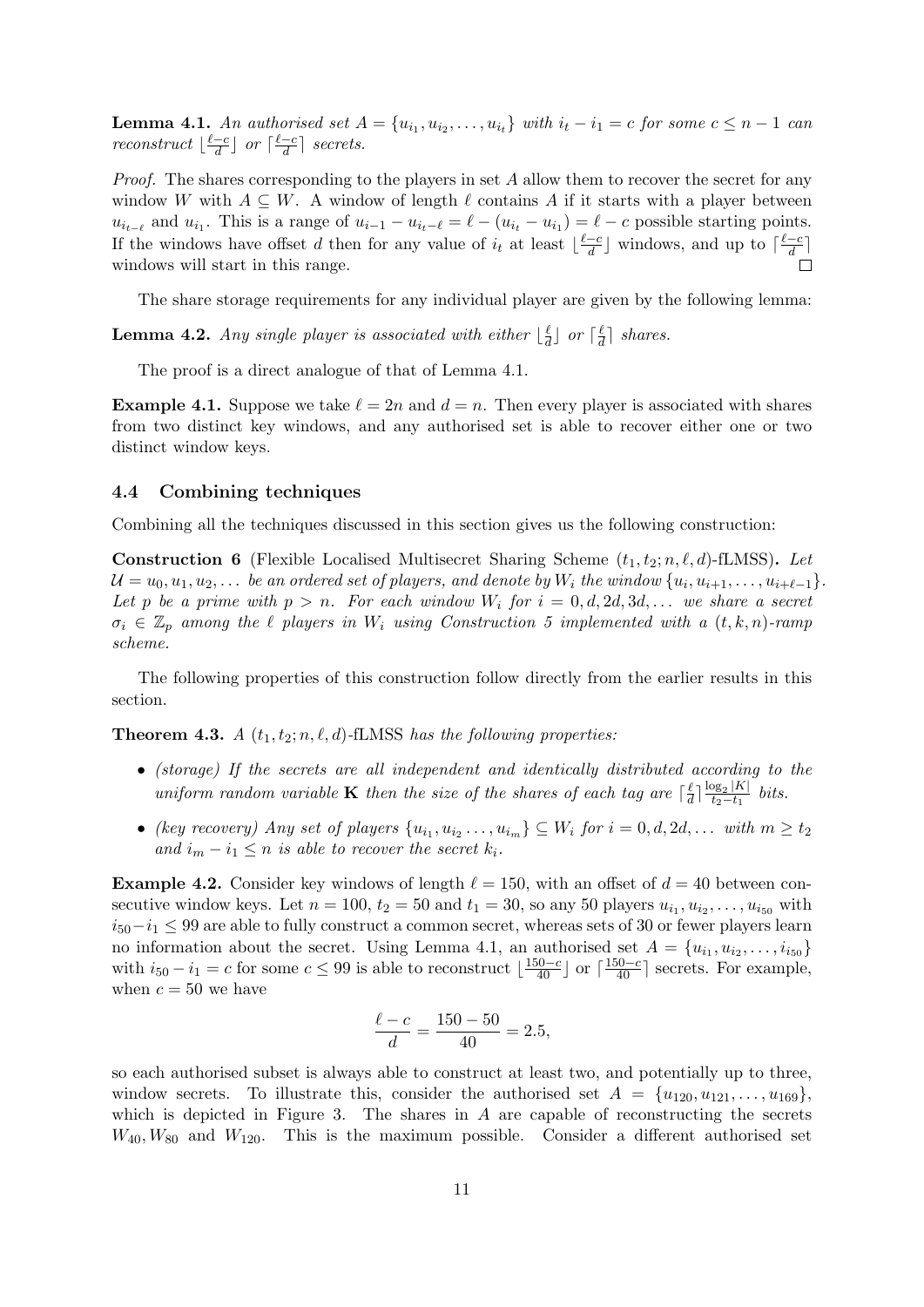

Figure 3: Illustration of properties of the (30, 50; 100, 150, 40)-fLMSS of Example 4.2.

 $Y = \{u_{119}, u_{120}, \ldots, u_{168}\}.$  The players in Y can reconstruct the secrets  $W_{40}$  and  $W_{80}$ , but no longer has sufficient shares to compute  $W_{120}$ .

Lemma 4.2 implies that any single player is associated with either  $\lfloor \frac{150}{40} \rfloor$  or  $\lceil \frac{150}{40} \rceil$  shares. In this example,

$$
\frac{\ell}{d} = \frac{150}{40} = 3.75,
$$

so each individual player is associated with either 3 or 4 shares. For example, consider the player  $u_{210}$ . This player must hold shares for the windows  $W_{80}$ ,  $W_{120}$ ,  $W_{160}$  and  $W_{200}$  and hence is an example of a player who holds four shares. On the other hand, player  $u_{235}$  must hold a secret for  $W_{120}W_{160}$  and  $W_{200}$  and thus holds three shares. Both players are illustrated in Figure 3.

Theorem 4.3 states that the total size of the shares of each player in a  $(t_1, t_2; n, \ell, d)$ -fLMSS is

$$
\left\lceil \frac{\ell}{d} \right\rceil \frac{\log_2 |K|}{k - t}
$$

bits. Here, we have a (30, 50; 100, 150, 40)-fLMSS, so if we are wishing to have a uniformly generated 32 bit secret (for example), we obtain

$$
\left\lceil \frac{\ell}{d} \right\rceil \frac{\log_2(p)}{k - t} = \left\lceil \frac{150}{40} \right\rceil \frac{32}{50 - 30} = 4 \times \frac{32}{20} < 7,
$$

so we would require each player to store at most 7 bits. For a secret of 64 bits, we would require at most 13 bits of storage. In comparison, were we to use Construction 3 each player would be required to store 100 shares each of size 32 bits, leading to a total storage of 3200 bits, or 6400 bits in the case of 64 bit secrets.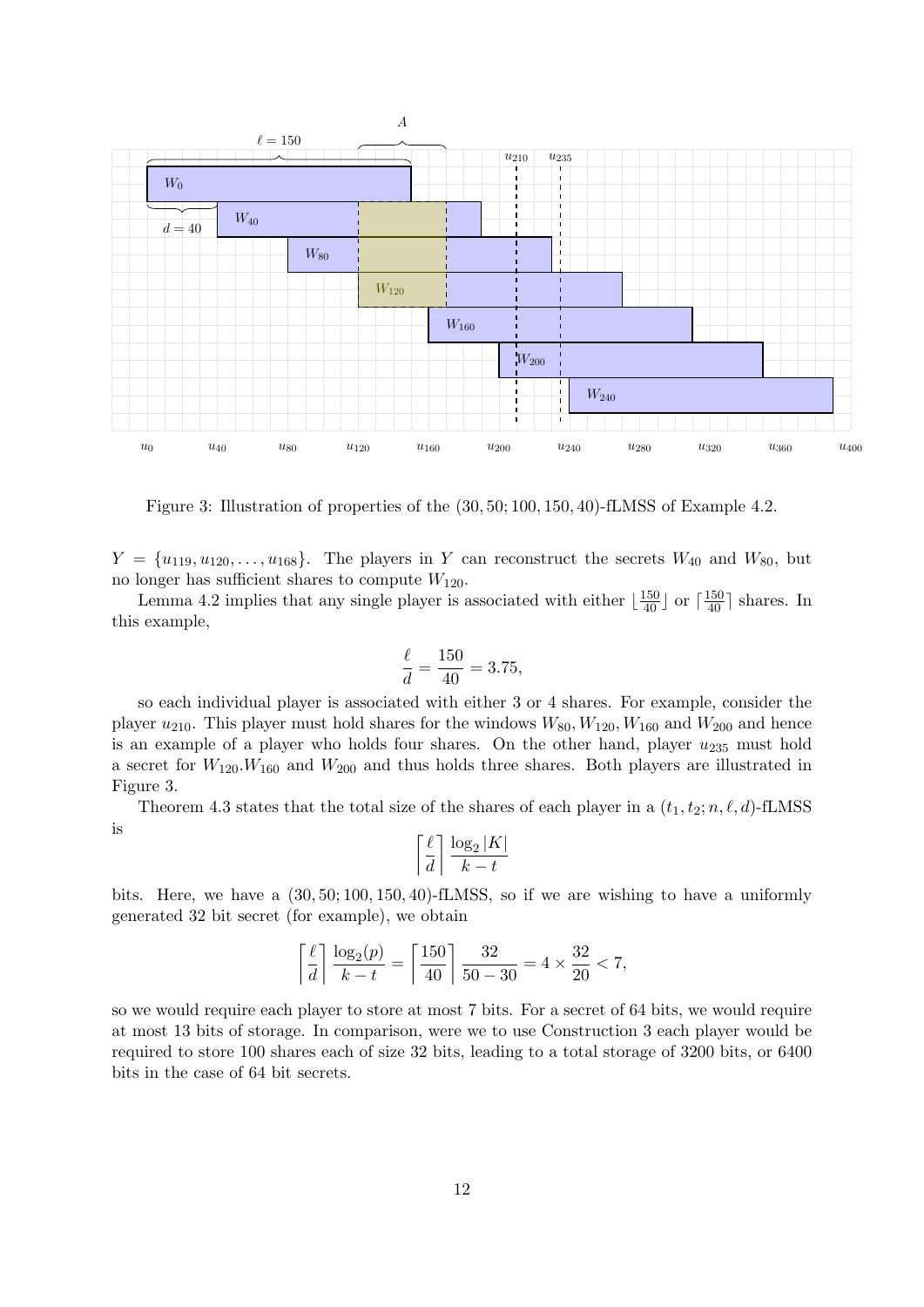## 5 Application to key distribution for RFID-enabled supply chains

In this section we consider the application of fLMSS to the distribution of keys for RFID tags used in supply-chain management. Radio Frequency Identification (RFID) is a technology that uses radio signals to identify objects [1]. An RFID system consists of a tag, a reader and a backend server [1]. The devices are used in transportation, logistics, manufacturing and processing. Typical applications include inventory control, animal tagging, postal tracking, airline baggage management, access control, and manufacturing processes [17].

RFID tags enable the identification, tracking and verification of products in a supply chain both automatically and in real time [1], hence their use is becoming more prevalent in manufacturing. They have the potential to store information such as batch numbers, date of manufacture, and so on. In supply chains, the predominant RFID standard is known as the Electronic Product Code (EPC) [6]. EPC tags can be regarded as new generation bar-codes that emit a code containing four elements [10]: a header, which denotes the EPC version number; a domain manager that details the manufacturer; an *object class* that specifies the item type; and a *serial* number, which is a universal identifier for the item. The unique serial number enables the tag to be linked to a database containing other vital information related to the product. Storing the EPC rather than all the information relevant to the product requires less memory on the tag, which is ideal as tags have a limited memory of up to 2KB of data [10].

However, the use of these tags creates new security and privacy challenges: for instance, a consumer who is in possession of a tagged product runs the risk that a passerby could scan the tag and thereby determine that they are carrying the product. There are many items such as medications for which this is potentially undesirable. One further complication is that there may not exist any prior secure channels (in the form of shared secret keys or similar) between the manufacturer and agents, such as merchants, who legitimately require access to the tags' contents. One way to address this is to exploit differences in the way in which a legitimate user is able to access the data on a tag or tags, as opposed to the potentially more restricted access available to a casual adversary. Juels, Pappu and Parno consider the following scenario:

**Scenario 2** (Distributing a key over the RFID tags on all the items in a case [10]). Suppose a manufacturer places tags on items that are shipped in bulk to a merchant who then sells them individually to customers. The merchant (who has a legitimate need to read the tag identities) has access to many tags. On the other hand, after the items are sold, an adversary (who should be prevented from recovering the tag identities) is expected to only have access to a small number of tags.

In this scenario, the items are assumed to be shipped by the case-load to the merchant, and Juels et al. suggest the use of a secret sharing scheme to distribute a key across all the tags in a case of items, with each tag receiving a single share. This ensures that the merchant who possesses the entire case can gather enough shares to recover the identity, but once the items have been sold they are sufficiently dispersed that the identity can no longer be recovered. This is an example of a situation where a threshold (or ramp) secret sharing scheme gives a natural solution to the problem of securing identities of RFID tags from adversaries with access to a small number of tags, while allowing merchants who possess entire cases of tags to access the relevant information.

Juels et al. propose keeping the share sizes small by using a variation of a scheme due to Krawczyk that provides computational (rather than information-theoretic) security [11]. In Krawczyk's original scheme a large secret is encrypted with a (relatively) short key and the resulting ciphertext is shared using a  $(0, k; n)$ -ramp scheme, while the key is shared using a  $(k; n)$ -threshold scheme. Juels *et al.* suggest sharing both the key and the ciphertext with a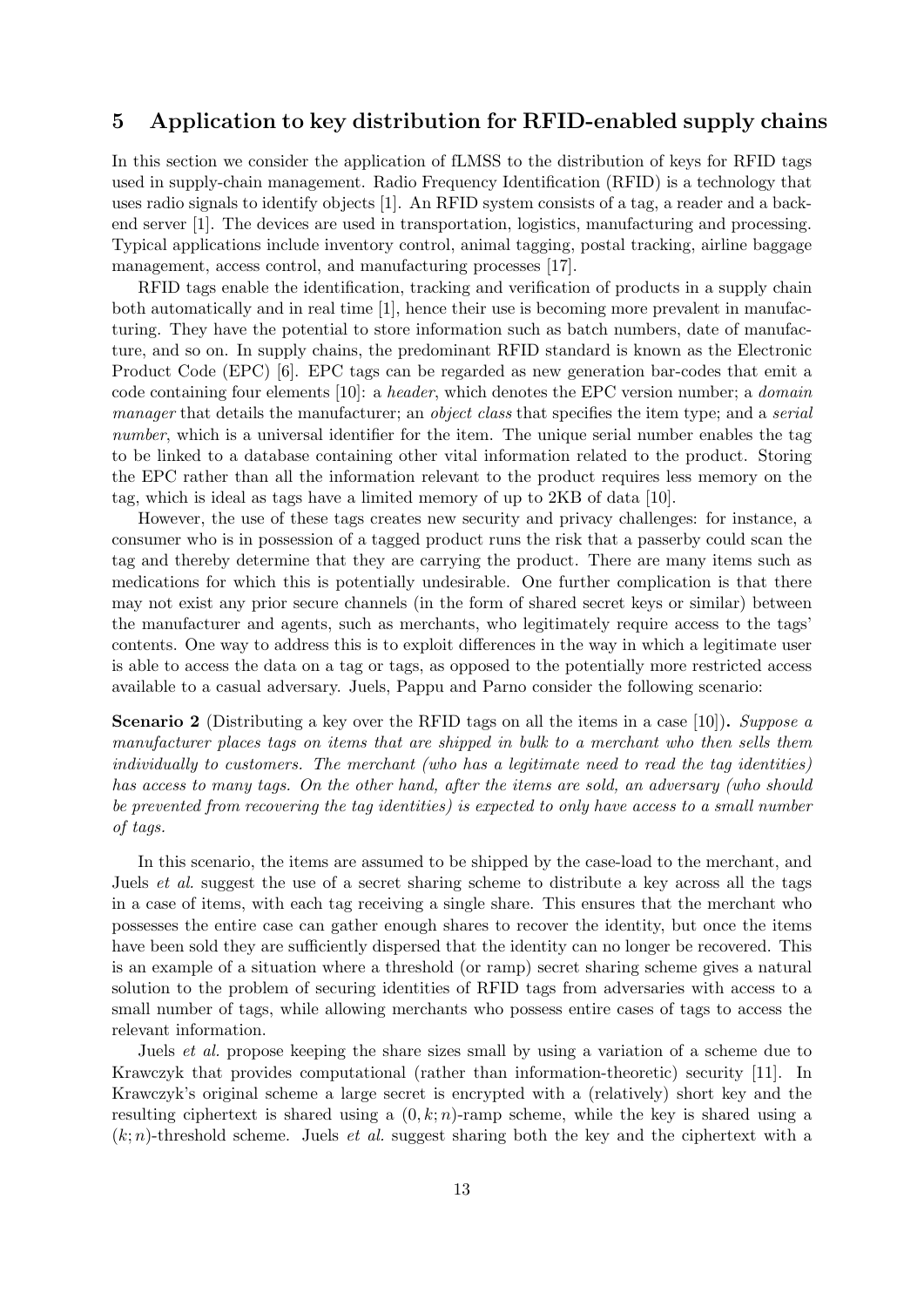secret sharing scheme based on an error-correcting code, and claim that this enables them to 'make the size of our shares independent of the secret'. In fact this is not correct, nor is their assertion that Krawczyk's scheme has 'shares with lengths independent of the secret's size'. Rather, as Krawczyk states in his abstract [11], his scheme is 'an m-threshold scheme... in which shares corresponding to a secret S are of size  $\frac{|S|}{m}$  plus a short piece of information whose length does not depend on the secret size but just in the security parameter. (The bound of  $\frac{|S|}{m}$ is clearly optimal if the secret is to be recovered from  $m$  shares.)'.

The use of error correcting codes for secret sharing has been long studied [15, 13]; in particular it is known that a length n code with distance d and dual distance  $d^*$  gives a  $(t_1, t_2; n-1)$ ramp scheme with  $t_1 = d^* - 2$  and  $t_2 = n - d + 1$  (see, for example, [16] for details). Thus if the dual distance of the code is small, then  $t_1$  is also small and the resulting scheme only guarantees protection of the secret against small coalitions of players. In Krawczyk's scheme the computation security is ensured by the fact a threshold scheme is used to share the key. Replacing the threshold scheme in this construction by one based on an error correcting code leads to a similar reduction in security as would be caused by simply using a ramp scheme to share the message directly, does not reduce the storage relative to this more straightforward approach, and offers only computational rather than information-theoretic security guarantees. As such, this error-correcting code approach does not appear to offer any clear advantages in this context.

### 5.1 Instantiating a solution for Scenario 2

In order to use a secret-sharing based scheme for Scenario 2, it is necessary to preload the appropriate data on all the tags. Once a case has been ordered, the supplier can set up the appropriate tags and attach them to all the items in the case. However, this may be time consuming and inconvenient. Instead, it would be more convenient to be able to attach the tags to the products as they come off the production line prior to packing. This leads to the following scenario, which is essentially that considered by Juels et al. in their Example 2 [10].

Scenario 3 (Setting up a sequence of RFID tags for items coming off a production line). Suppose a manufacturer attaches RFID tags to items as they come off the production line. The items are then packed and shipped to meet orders coming in from wholesale customers. The manufacturer wishes to distribute keys across items in an order using a  $(t; n)$ -threshold secret sharing scheme, as in Scenario 2. However, the customers may order differing numbers of items, and at the time when the data is being placed on the tags the manufacturer does not yet know what these orders are going to be (either in terms of their sizes or to which customer they will be shipped). The shares on the tags in a single order must enable the wholesaler to recover a suitable key, yet adversaries who obtain fewer than t shares from a given order should learn no information about the key. (In particular, this means that the tags from a certain wholesaler's orders should not allow that wholesaler to learn the key corresponding to another wholesale customer's order.)

Juels et al. propose the use of a *Sliding-Window-Information-Secret-Sharing (SWISS)* scheme for this purpose. Their basic SWISS scheme uses a  $(k; n)$ -threshold scheme with key window length  $\ell = 2n$  and offset  $d = n$ . They observe that this can be generalised to  $\ell = \frac{(\Psi + 1)n}{\Psi}$  with  $d = \frac{n}{\Psi}$  $\frac{n}{\Psi}$  for  $\Psi < n$ . They further note that in place of a threshold scheme they could use the secret sharing scheme they developed for Scenario 2.

The fact that the choice of  $\Psi$  completely determines  $\ell$  and d once n is known is unnecessarily restrictive here. We observe that the requirements of Scenario 3 are in fact essentially the same as those of Scenario 1; hence, a  $(t_1, t_2; n, \ell, d)$ -fLMSS is an appropriate solution for the manufacturer's needs in this situation.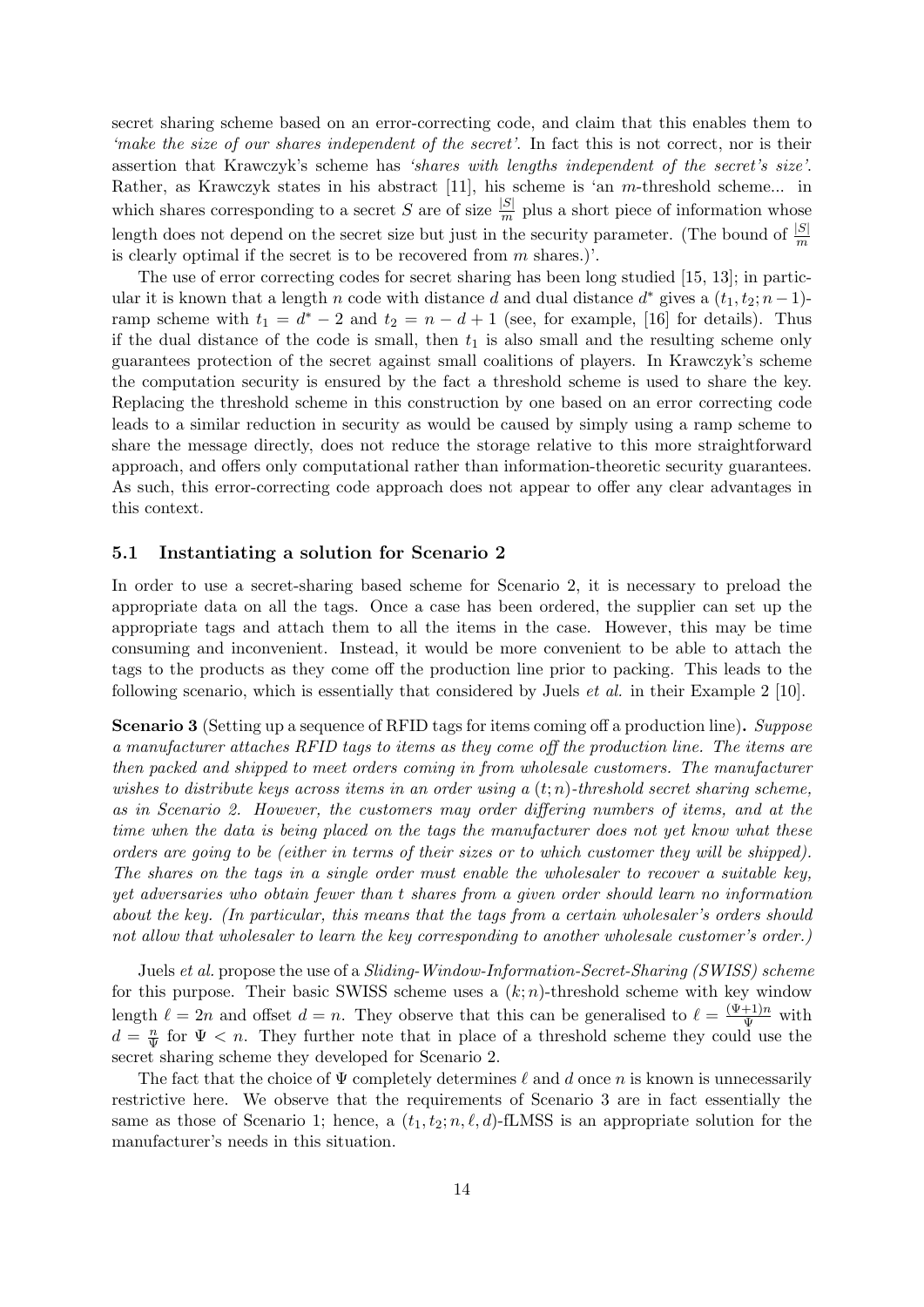Example 5.1. In Example 4.2, we saw that the use of a (30, 50; 100, 150, 40)-fLMSS allowed a 64 bit secret to be distributed while only requiring each player to store a 13 bit share. This is well within the capacity of an EPC Gen2 RFID tag, and would be suitable, for example, in a situation where merchants order shipments of at least 100 items at a time.

Advantages of using a fLMSS for this application include the following:

- The direct use of a ramp scheme rather than an arbitrary error-correcting code explicitly gives the values of the important parameters, so that the resulting trade-off between security and efficiency is entirely clear. Furthermore, the use of Construction 2 in the fLMSS gives the essential property that both the sharing and the secret recovery can be efficiently performed.
- The fLMSS provides information-theoretic security rather than relying on computational assumptions.
- The use of Construction 5 reduces the number of unauthorised sets who can access a given secret relative to a SWISS scheme of analogous parameters.
- By separating the window length  $\ell$  from the offset d, we have enabled a more flexible choice of parameters that allows for the appropriate security/efficiency trade-off to be chosen to directly suit application requirements.

The systematic analysis of the various components of the fLMSS in Section 4 ensures that the trade-offs inherent in the selection of parameters are explicit and well-understood, making the fLMSS a widely applicable tool for applications of this nature.

# 6 Conclusion

Localised multisecret sharing is a natural concept with a range of potential applications. We have showed that a fLMSS scheme provides a flexible and lightweight tool for approximating the ideal behaviour of a  $(t; n)$ -LMSS in a restricted environment such as that provided by the use of RFID tags. Interesting open problems would be to find further applications for these schemes, and to determine whether their security can be further enhanced through improvements to Construction 5.

# References

- [1] S. Abughazalah, K. Markantonakis, and K. Mayes. Enhancing the key distribution model in the RFID-enabled supply chains. In Advanced Information Networking and Applications Workshops (WAINA), 2014 28th International Conference on, pages 871–878. IEEE, 2014.
- [2] G. R. Blakley. Safeguarding cryptographic keys. Managing Requirements Knowledge, International Workshop on, 0:313, 1979.
- [3] C. Blundo, A. D. Santis, G. D. Crescenzo, A. G. Gaggia, and U. Vaccaro. Multi-secret sharing schemes. In Y. Desmedt, editor, CRYPTO, volume 839 of Lecture Notes in Computer Science, pages 150–163. Springer, 1994.
- [4] C. Blundo, A. D. Santis, and U. Vaccaro. Efficient sharing of many secrets. In P. Enjalbert, A. Finkel, and K. W. Wagner, editors, STACS, volume 665 of Lecture Notes in Computer Science, pages 692–703. Springer, 1993.